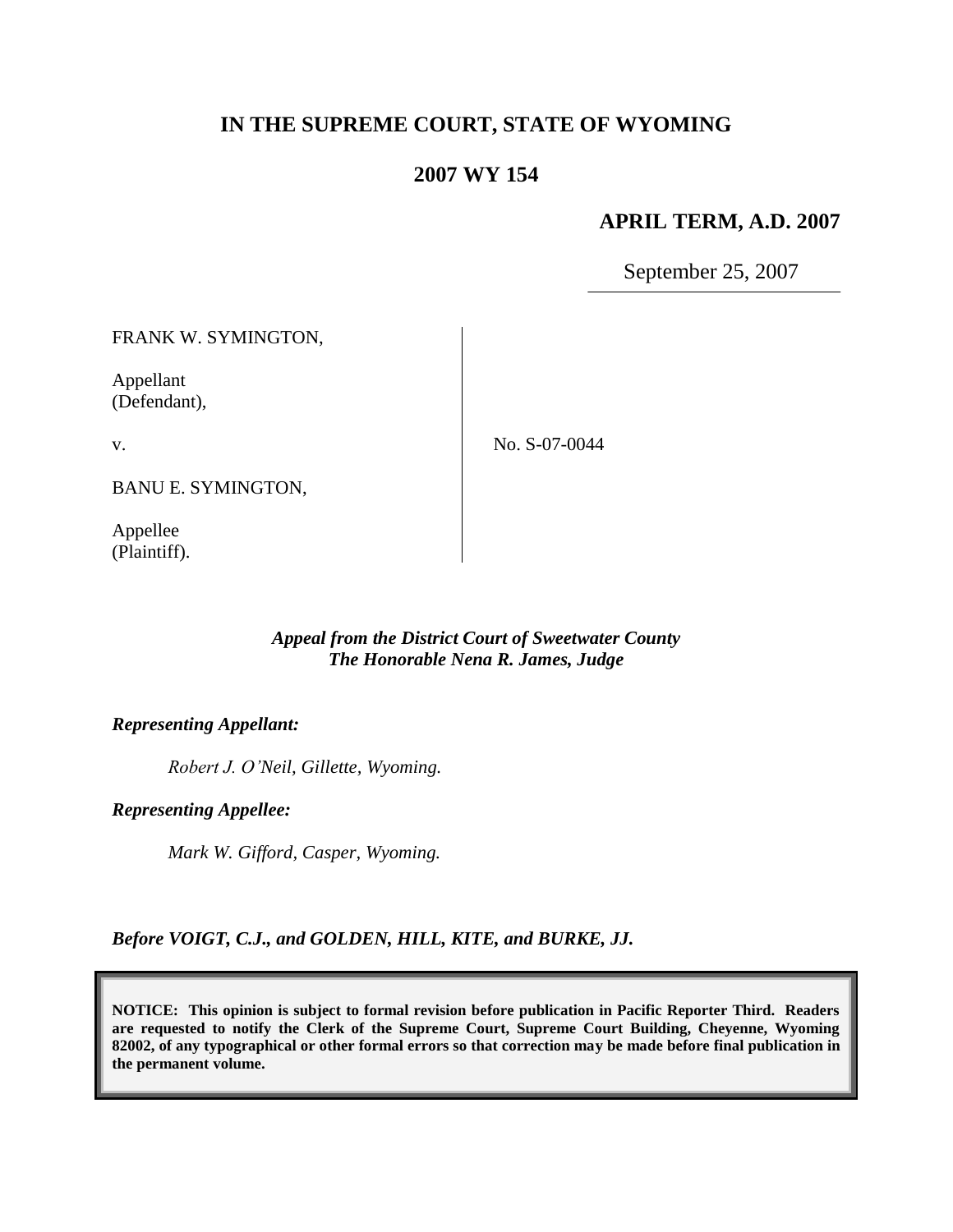#### **BURKE, Justice.**

[¶1] Appellant, Frank Symington (Father), appeals the district court's order declining jurisdiction of a child custody dispute pursuant to Wyo. Stat. Ann. § 20-5-307 on the basis that Idaho provided a more appropriate forum for resolution of the dispute. We affirm.

#### *ISSUE*

[¶2] Father presents a single issue: "Did the trial court properly decline to exercise further child custody jurisdiction?"

#### *FACTS*

[¶3] Mother and Father married in 1982, in Pennsylvania. During their marriage, the couple had two children. They moved to Rock Springs, Wyoming, where Mother filed for divorce in June 2004. In January 2005, while the divorce was pending, Mother moved with the children to Idaho. Father moved to Gillette, Wyoming, where he now resides. The district court granted the divorce in May 2005. Mother was awarded custody of the children, subject to Father's visitation rights.

[¶4] Disputes over visitation erupted shortly after the decree was entered. In June 2005, Mother and the *Guardian ad Litem* (GAL) filed petitions seeking to modify visitation. Prior to a hearing on the petitions, both Mother and the GAL filed motions asking the district court to decline jurisdiction over further proceedings pursuant to Wyo. Stat. Ann. § 20-5-307. Both the GAL and Mother contended that Idaho now provided a more appropriate forum for resolution of the dispute because the children were in school in Idaho, they had friends there, and their counselor was in that area. The effect of all these contacts, Mother claimed, was that witnesses and evidence about the children's wellbeing was all in Idaho, and it would be in the children's best interests to transfer the case to an Idaho court. The district court denied the motion in January 2006.

[¶5] Subsequently, in August 2006, the GAL filed a motion seeking to be relieved of her duties because she had accepted new employment as in-house counsel precluding her further involvement as a GAL in this case. The GAL's testimony during the hearing on her motion to withdraw sheds illumination on the need for an actively engaged GAL. She testified:

> This case has taken an inordinate amount of time over the course of the last two years. It's monopolized my law office largely as far as time of not only traveling, but the amount of time to respond to and review documents. This isn't a file. It is a two banker, huge banker, boxes case that has taken a lot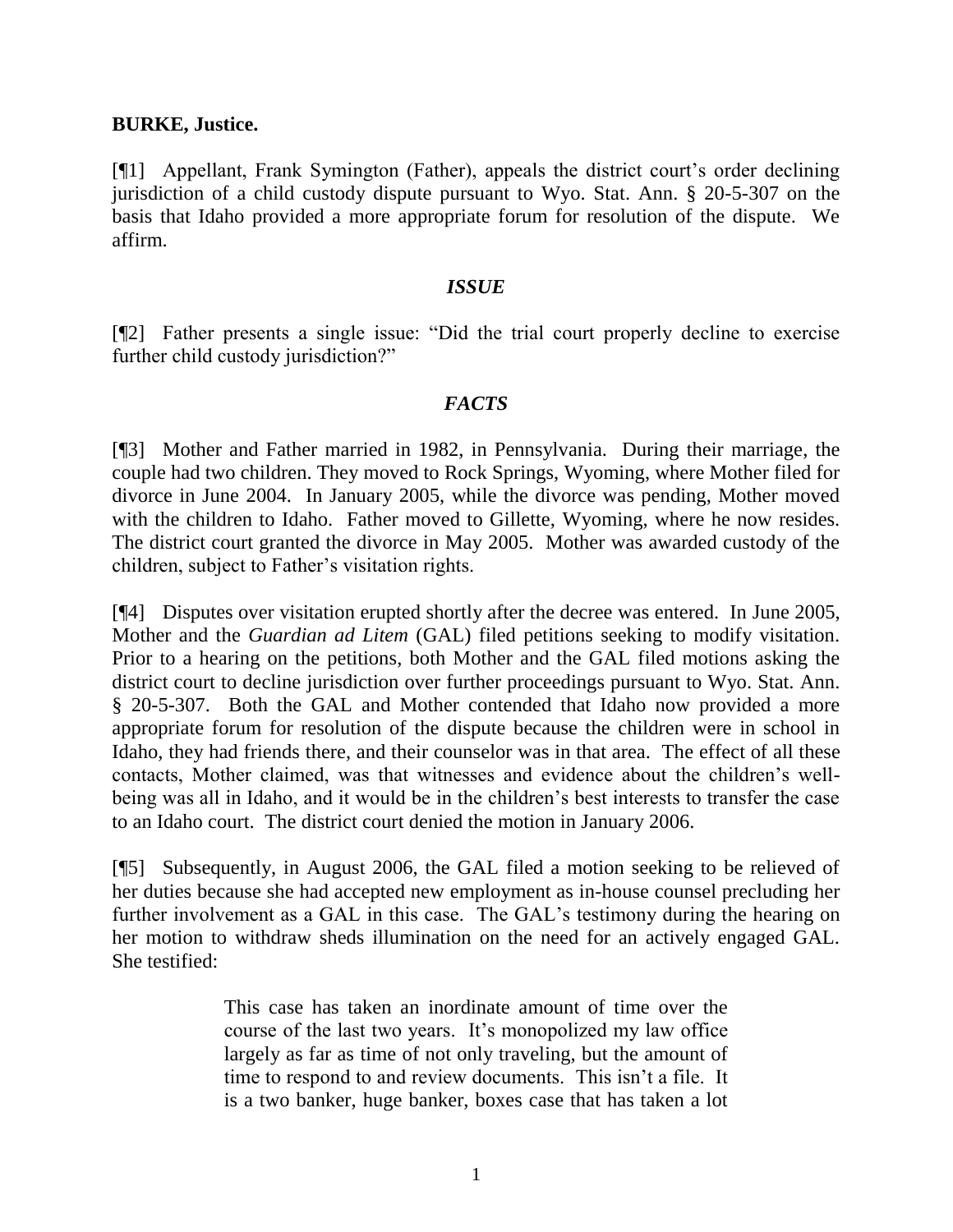of time of several counselors, psychologists, my time, and it has grown. I am now out of private practice, but while I was in private practice it definitely monopolized my time. And it definitely monopolized my emotional investment in practice. It was a case riddled with perpetual and still ongoing accusations. They never ceased. Perpetual ongoing correspondence, discovery, depositions, hearings. It has been a case where you look back and you find very little time at which these parties have been at peace and which this case has been at peace. There's always been something on the plate, on the burner, to the Court, something to be set for hearing, something pending hearing.

[¶6] In response to the GAL's petition to withdraw, Mother filed another motion urging the district court to decline jurisdiction. Mother incorporated her prior claim that Idaho was the better forum, and additionally asserted that the need to appoint a new GAL made it an appropriate time to transfer the case to Idaho. At the hearing, the district court agreed, and decided to decline jurisdiction on the basis that Idaho provided a more appropriate forum pursuant to Wyo. Stat. Ann. § 20-5-307. Father appeals that decision.

### *DISCUSSION*

### **Standard of Review**

[¶7] "In child custody proceedings, the determination of whether to exercise jurisdiction or to defer to the courts of another state is reviewed for an abuse of discretion." *Steele v. Neeman*, 6 P.3d 649, 653 (Wyo. 2000). If the record includes sufficient evidence to support the district court's exercise of discretion, we will defer to that court and affirm its decision. *Ritter v. Ritter*, 989 P.2d 109, 113 (Wyo. 1999); *Prickett v. Prickett*, 2007 WY 153, ¶ 17, \_\_\_ P.3d \_\_\_, \_\_\_ (Wyo. 2007).

# **Analysis**

[¶8] Father contends that the district court should not have declined jurisdiction. The court made its decision pursuant to the inconvenient forum provisions of Wyoming's Uniform Child Custody Jurisdiction and Enforcement Act (UCCJEA), which provides:

> (a) A court of this state which has jurisdiction under this act to make a child custody determination may decline to exercise its jurisdiction at any time if it determines that it is an inconvenient forum under the circumstances and that a court of another state is a more appropriate forum. The issue of inconvenient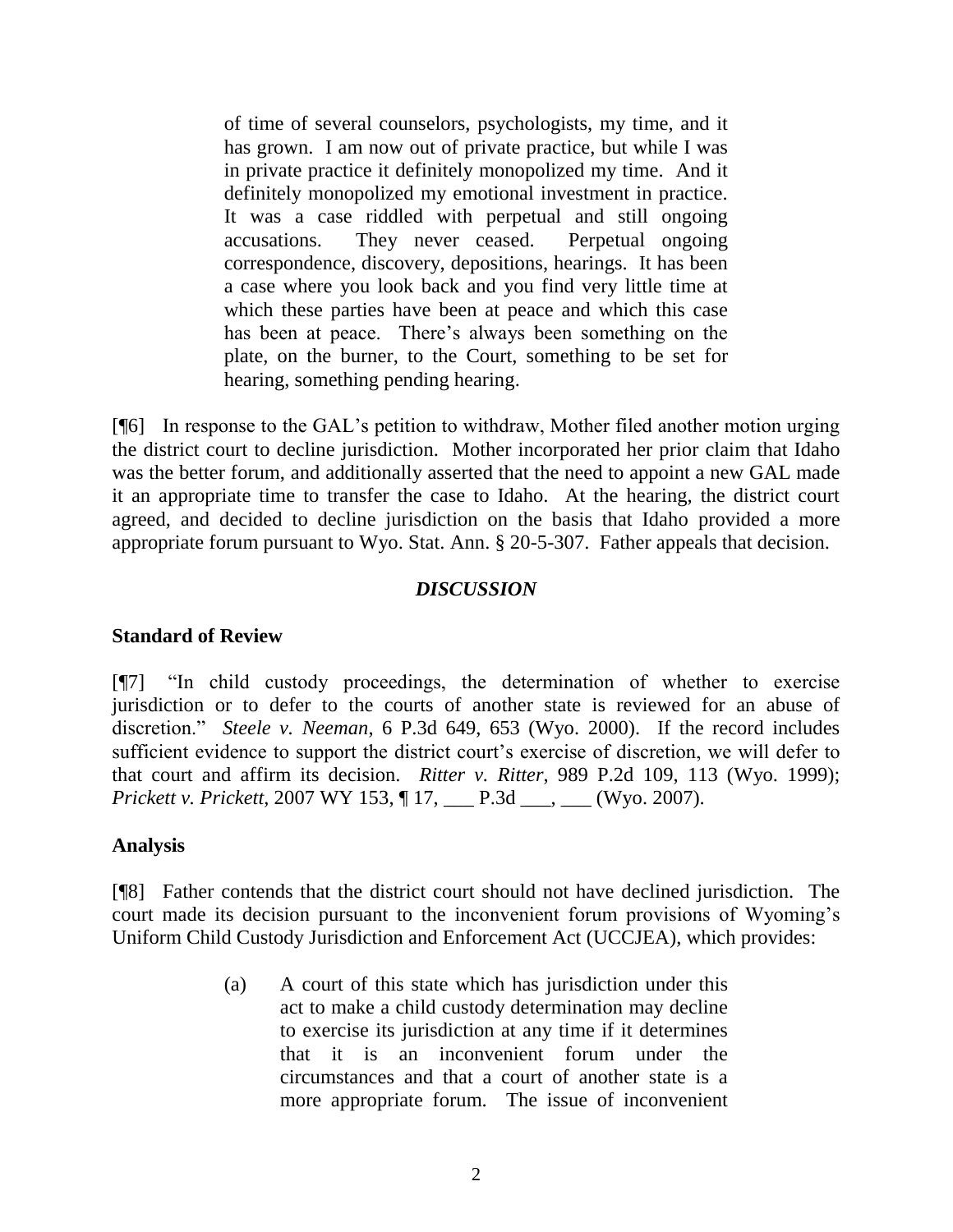forum may be raised upon motion of a party, the court's own motion, or request of another court.

- (b) Before determining whether it is an inconvenient forum, a court of this state shall consider whether it is appropriate for a court of another state to exercise jurisdiction. For this purpose, the court shall allow the parties to submit information and shall consider all relevant factors, including:
	- (i) Whether domestic violence has occurred and is likely to continue in the future and which state could best protect the parties and the child;
	- (ii) The length of time the child has resided outside this state;
	- (iii) The distance between the court in this state and the court in the state that would assume jurisdiction;
	- (iv) The relative financial circumstances of the parties;
	- (v) Any agreement of the parties as to which state should assume jurisdiction;
	- (vi) The nature and location of the evidence required to resolve the pending litigation, including testimony of the child;
	- (vii) The ability of the court of each state to decide the issue expeditiously and the procedures necessary to present the evidence; and
	- (viii) The familiarity of the court of each state with the facts and issues in the pending litigation.
- (c) If a court of this state determines that it is an inconvenient forum and that a court of another state is a more appropriate forum, it shall stay the proceedings upon condition that a child custody proceeding be promptly commenced in another designated state and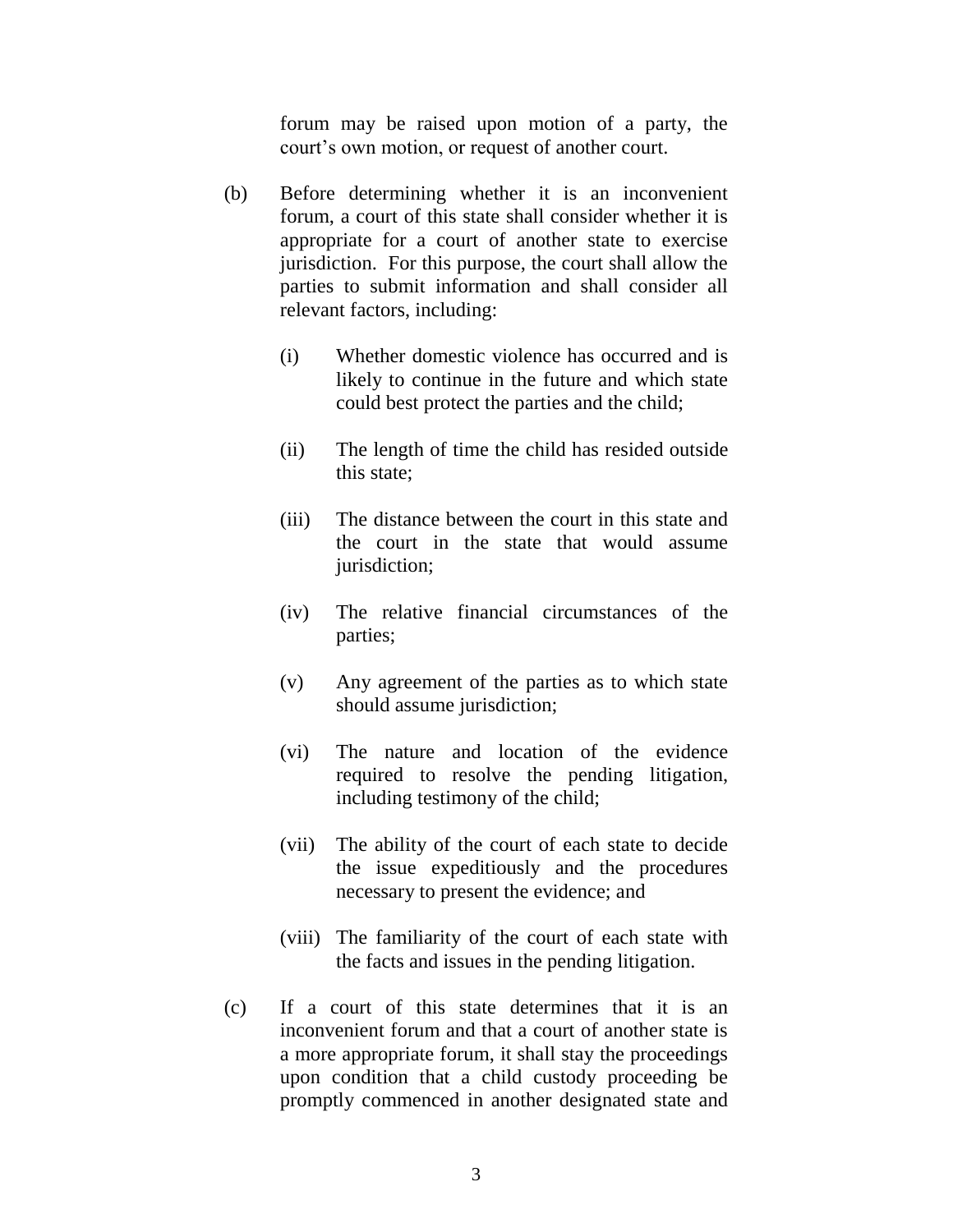may impose any other condition the court considers just and proper.

(d) A court of this state may decline to exercise its jurisdiction under this act if a child custody determination is incidental to an action for divorce or another proceeding while still retaining jurisdiction over the divorce or other proceeding.

Wyo. Stat. Ann. § 20-5-307 (LexisNexis 2007). The district court must consider "all relevant factors," not just those articulated in the statute. *See* National Conference of Commissioners on Uniform State Laws, *Uniform Child Custody Jurisdiction and Enforcement Act* § 207 cmt. (1997) ("The list is not meant to be exclusive.").

[¶9] Here, the district court made several explicit oral findings at the hearing. In particular, it gave significant weight to the fact that a new GAL would soon have to be appointed. The district judge explained:

> I believe two things are different. One, more time has passed, and two, we're going to have the appointment of another guardian ad litem which most appropriately, I believe, should be done in the State of Idaho. Based on that, my consideration of all the other matters which were presented to the Court when I heard the original motion and the passage of time, I am declining to continue to hear this case at this time and ordering that the case be transferred to Idaho. Not to give it a fresh look or anything like that, because I don't think that's a valid reason for transferring a case, but because I believe that that's the most appropriate forum at this time under these circumstances, especially in view of the withdrawal of the present guardian ad litem and the necessity of the appointment of a new one.

The evidence established that the children had lived in Idaho for nearly two years, during which time they had attended Idaho schools and seen a counselor there. It reflected that the GAL had often been limited to telephone conversations with the children, rather than face-to-face meetings, because of the distance involved. Moreover, Father lived in Gillette, in northeastern Wyoming, so that the district court in Sweetwater County, in southwestern Wyoming, was no longer a convenient forum for either party. There is sufficient evidence to support the district court's decision to defer to the jurisdiction of the Idaho court.